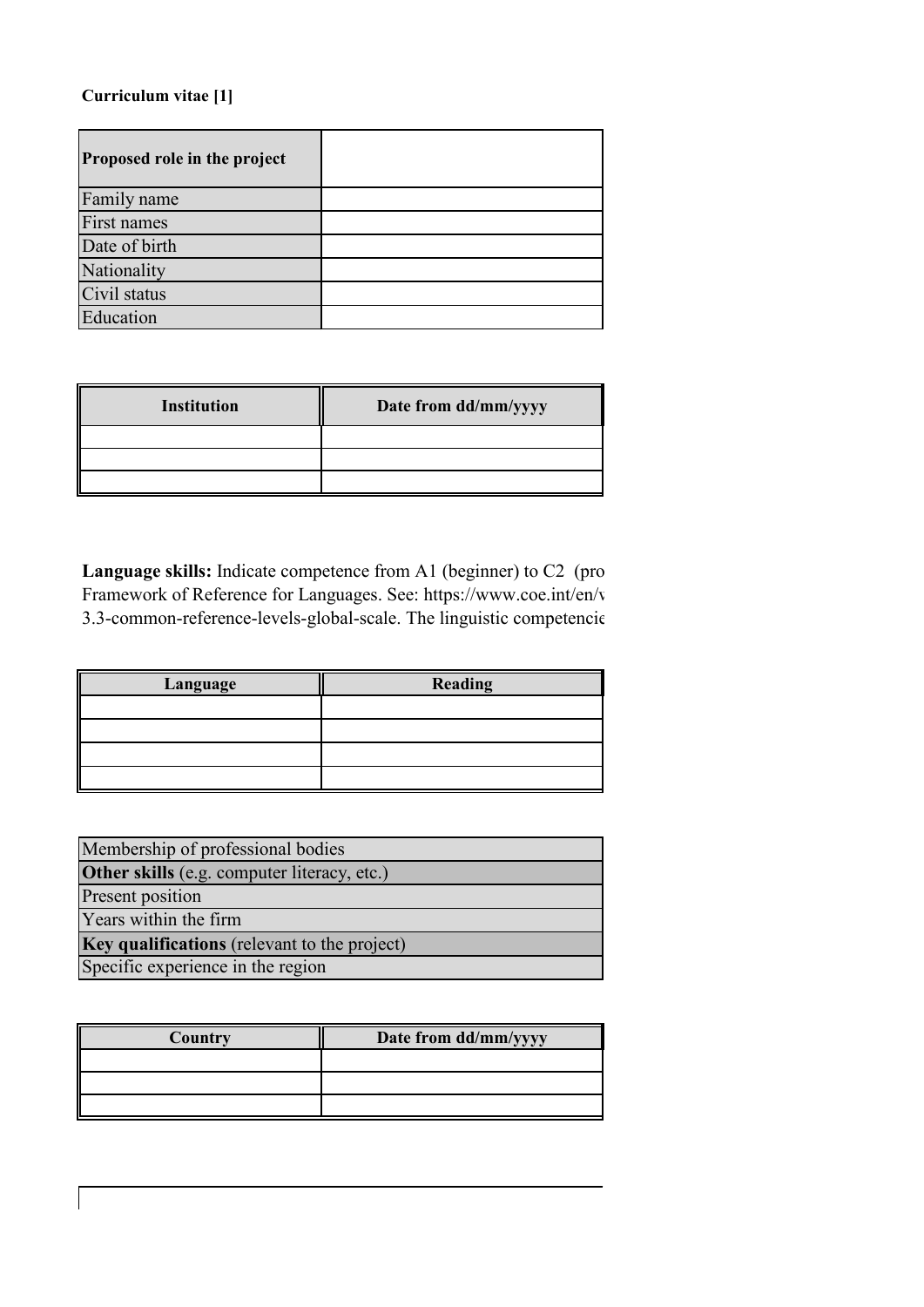[1] "Please note that your personal data will be processed solely for the purposes of the management and monoitoring of the contract by the management and monoid of the management and monoid of the contract by the data wil controller without prejudice to possible transmission to the bodies in charge informed that transmission of personal data may occur to the Partner Country concluded between the EU and the Partner Country with regards to the tender. personal data you may consult the privacy statement available at: http://ec.europa.eu/europeaid/prag/annexes.do?chapterTitleCode=A"

**July 2019** b8h\_annexivexperts\_en.xlsx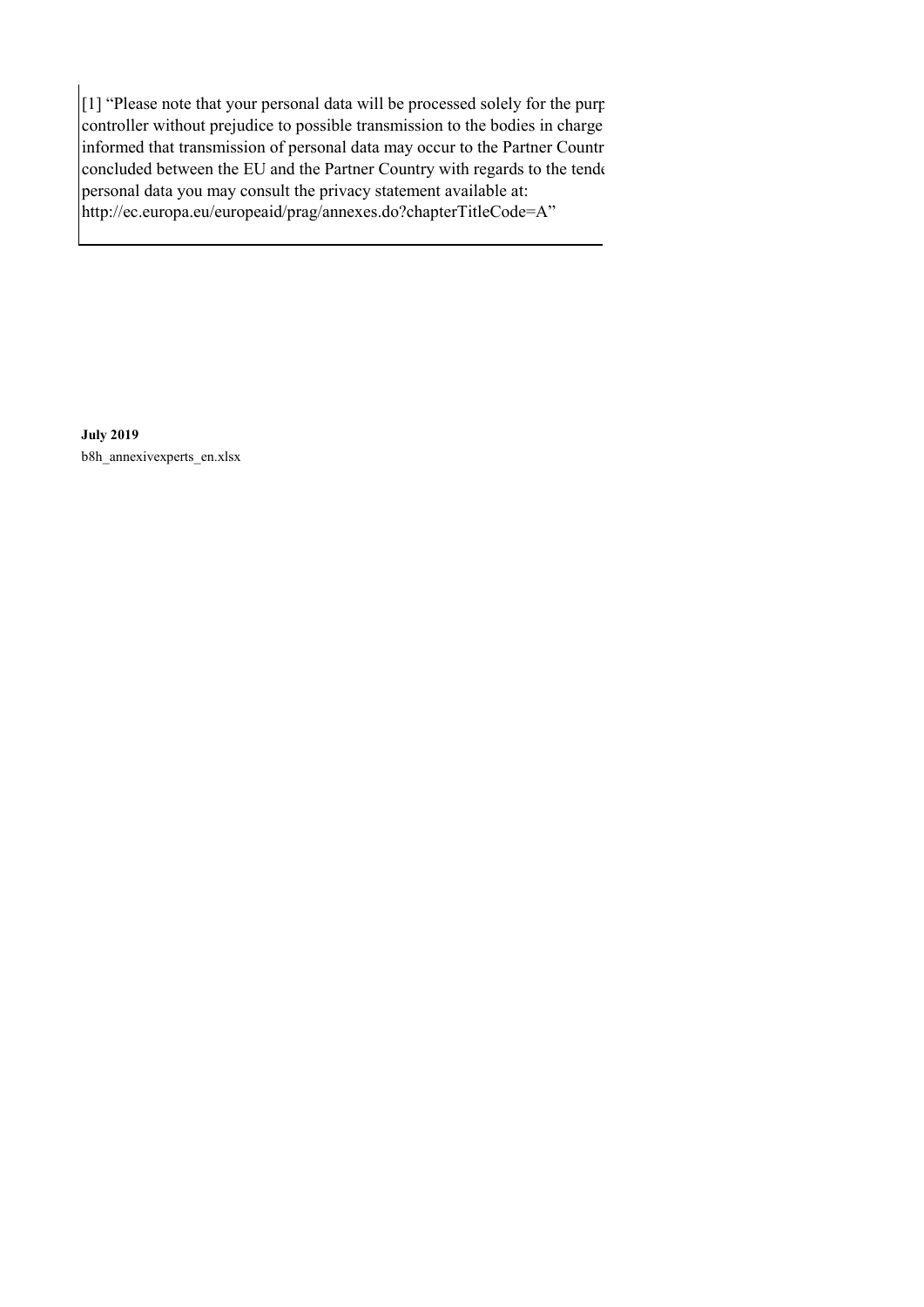| Date to dd/mm/yyyy | Degree(s) or diploma(s) obtained |
|--------------------|----------------------------------|
|                    |                                  |
|                    |                                  |
|                    |                                  |

Ificient). The competence level is based on the Common European  $veb/common-european-frame work-reference-languages/table-1-cefr-$ <sup>25</sup>common-reference-level are to be demonstrated by certificate or by past relevant experience.

| <b>Speaking</b> | Writing |
|-----------------|---------|
|                 |         |
|                 |         |
|                 |         |
|                 |         |

| Date to dd/mm/yyyy |
|--------------------|
|                    |
|                    |
|                    |